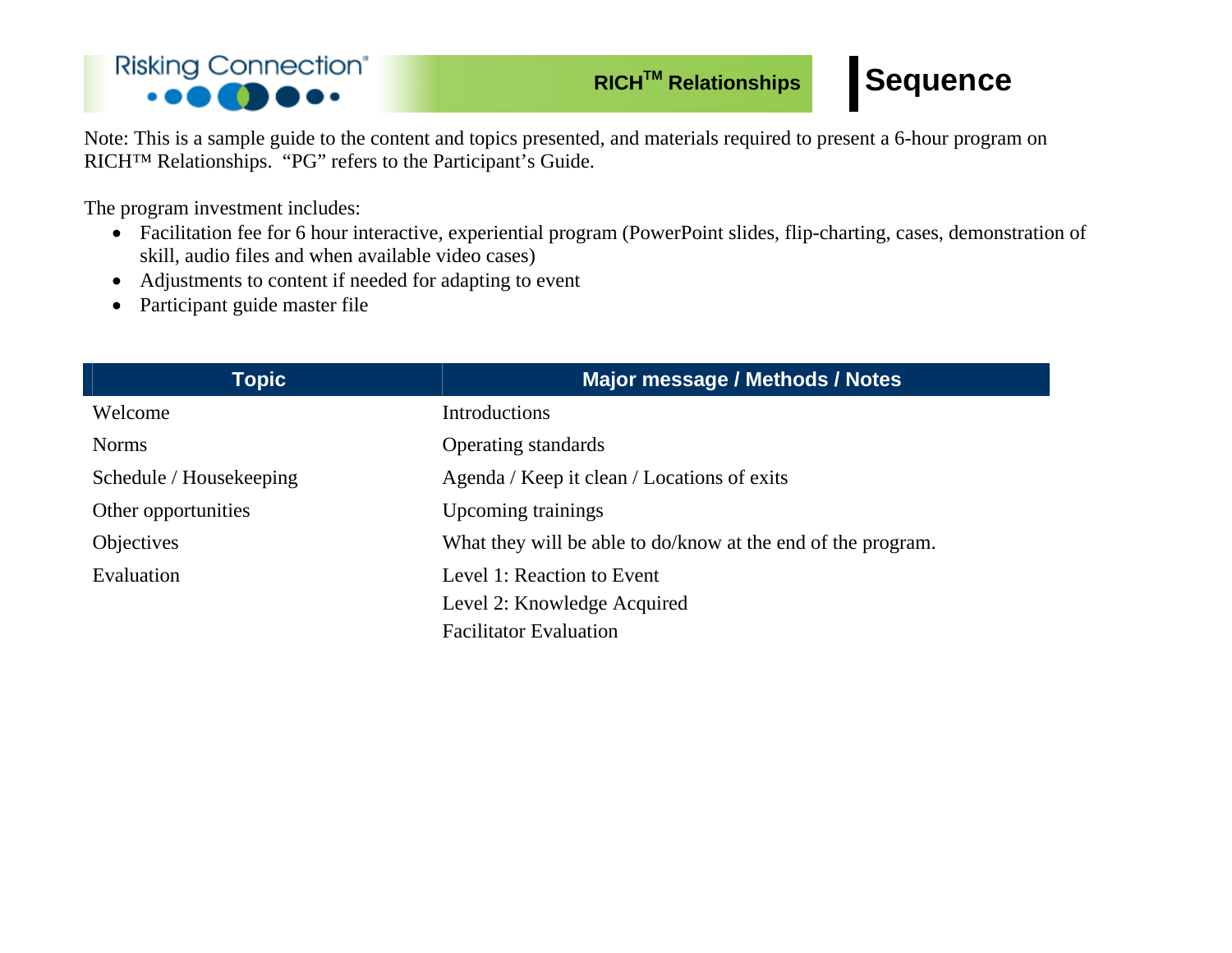

| <b>Topic</b>                                                  | <b>PG</b><br>page | <b>Major message / Method / Notes</b> |
|---------------------------------------------------------------|-------------------|---------------------------------------|
| <b>Overview</b>                                               | 6                 | Introduction                          |
|                                                               | 7                 | Think About It Activity               |
| What people in emotional pain need                            | $\tau$            | In general                            |
| Risking RICH <sup>™</sup> Relationships: the challenge        | 7                 | Think About It Activity               |
| RICH <sup>™</sup> Relationships: Basis for secure attachments | 8                 | Relationships as foundations          |
| Attachment                                                    | 8                 | Secure attachment                     |
|                                                               | 9                 | Feelings become dangerous             |
| How punishment for feeling impacts attachment                 |                   | Think About It Activity               |
| Attachment, distress, and the nervous system                  | 9                 | Distress and Attachment               |
|                                                               | 9                 | Think About It Activity               |
| Benefits of RICH <sup>TM</sup> Relationships                  | 10                | <b>Growth Promoting Connections</b>   |
| Risks of impatience and quick fixes                           | 10                | <b>Risks</b>                          |
|                                                               | 10                | Think About It Activity               |
| The experience of being fully present                         | 11                | Exercise                              |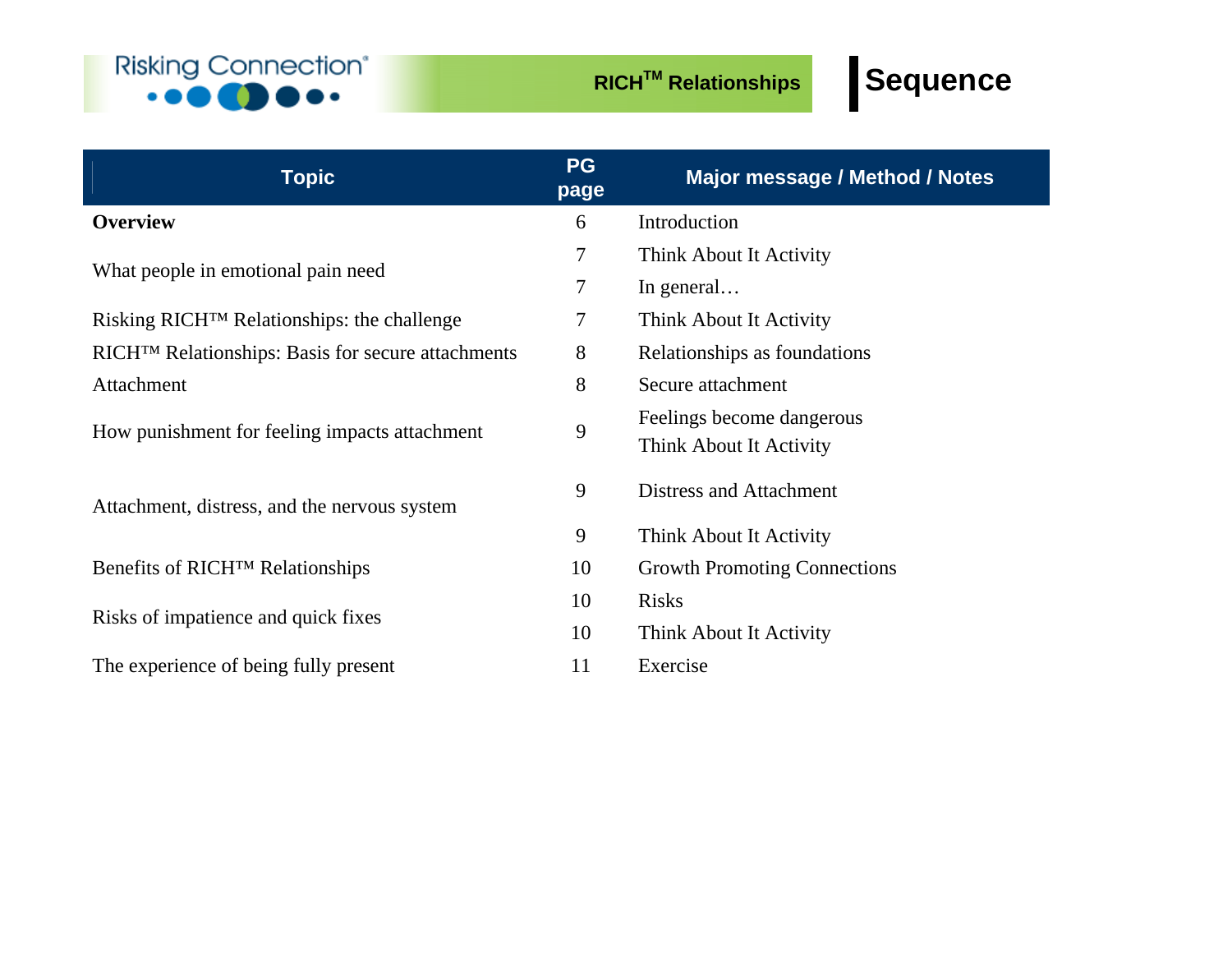#### **Risking Connection®**  $\bullet \bullet \bullet$  $\cdot\bullet\bullet\bullet$

| <b>Topic</b>                                   | <b>PG page</b> | <b>Major message / Method / Notes</b>                       |
|------------------------------------------------|----------------|-------------------------------------------------------------|
| <b>RICH<sup>™</sup> relationships: Respect</b> | 13             | Introduction                                                |
| Nature of respect                              | 13             | Exercise PG-P 13                                            |
| Types of respect                               | 14             | Unconditional and conditional                               |
| Demonstrating unconditional respect            | 14             | Think About It Activity PG-P 14                             |
| The behaviors of unconditional respect         | 15             | How to show unconditional respect                           |
| Impact of unconditional respect                | 15             | Worth over circumstance                                     |
| Respect: Foundational to relationships         | 16             | Respect as prerequisite to information                      |
| <b>Topic</b>                                   | <b>PG page</b> | Major message / Method / Notes                              |
| RICH <sup>TM</sup> relationships: Information  | 17             | Introduction                                                |
| Information: healing agent                     | 18             | Sharing information heals                                   |
|                                                | 18             | Normal reaction to the abnormal                             |
| Information survivors need                     | 18             | Exercise PG-P 18                                            |
| Appropriate resources                          | 18             | Helping others with information                             |
| Helping others discover information            | 19             | Using RICH <sup>™</sup> relationships to foster information |
| The value of discovering instead of providing  | 19             | You don't have to have all the answers                      |
| information                                    | 19             | Think About It Activity PG-P 19                             |
|                                                | 20             | Tolerating discomfort                                       |
| Why we rush to provide information             | 20             | Exercise PG-P 20                                            |
|                                                | 21             | Sharing feelings and RICH™ relationships                    |
| The power of recognizing shared feelings       | 21             | Exercise PG-P 21                                            |
|                                                | 22             | Benefits of information sharing, techniques                 |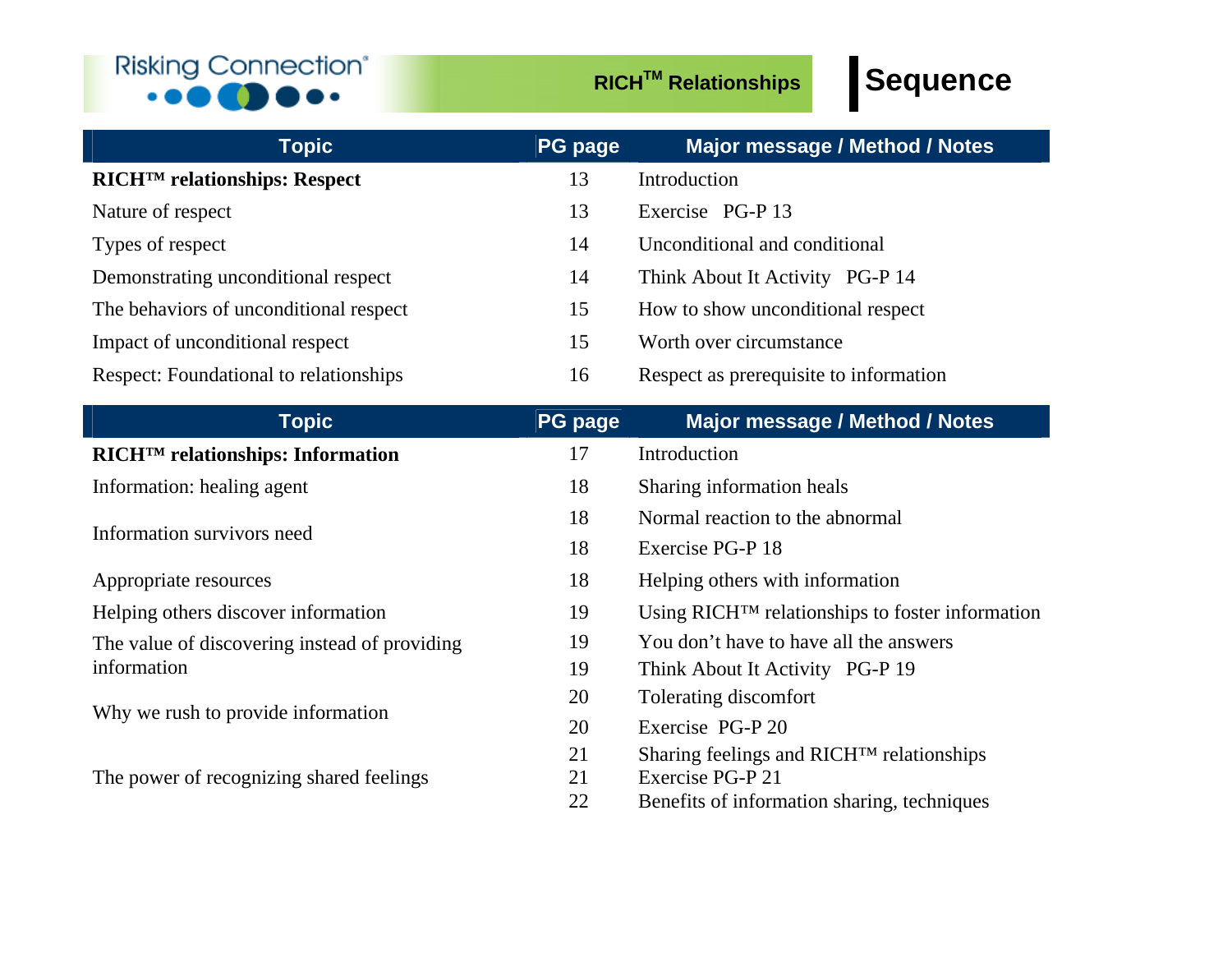### **Risking Connection®**  $\cdot \cdot \cdot \bullet \bullet \bullet \bullet \cdot \cdot$

| <b>Topic</b>                                   | <b>PG</b><br>page | <b>Major message / Method / Notes</b>                        |
|------------------------------------------------|-------------------|--------------------------------------------------------------|
| RICH <sup>TM</sup> relationships: Connection   | 24                | Exercise                                                     |
| What connection requires                       | 24                | Commitment                                                   |
| Role of connection in healing                  | 25                | Connection as <i>active ingredient</i>                       |
| Connection and authenticity                    | 25                | Authenticity is us as we are                                 |
| Safety and authenticity in relationships       | 25                | Encouraging safety                                           |
| Connection and authenticity model self-respect | 26                | Model the change you want to see                             |
| Internal disconnects and authenticity          | 26                | Connection to self is important                              |
| History and authenticity                       | 26                | Your past impacts your present                               |
| Self-nurture, authenticity and connection      | 27                | Think about it                                               |
| What connection requires and needs             | 27                | $\mathbb{R} \Gamma$ T <sup>M</sup> connections               |
|                                                | 28,29             | Think About It Activity<br><b>PG-P28</b><br>Exercise PG-P 28 |
| Disconnection / connection sculpting           |                   | Think About It Activity PG-P 29<br>Exercise PG-P 29          |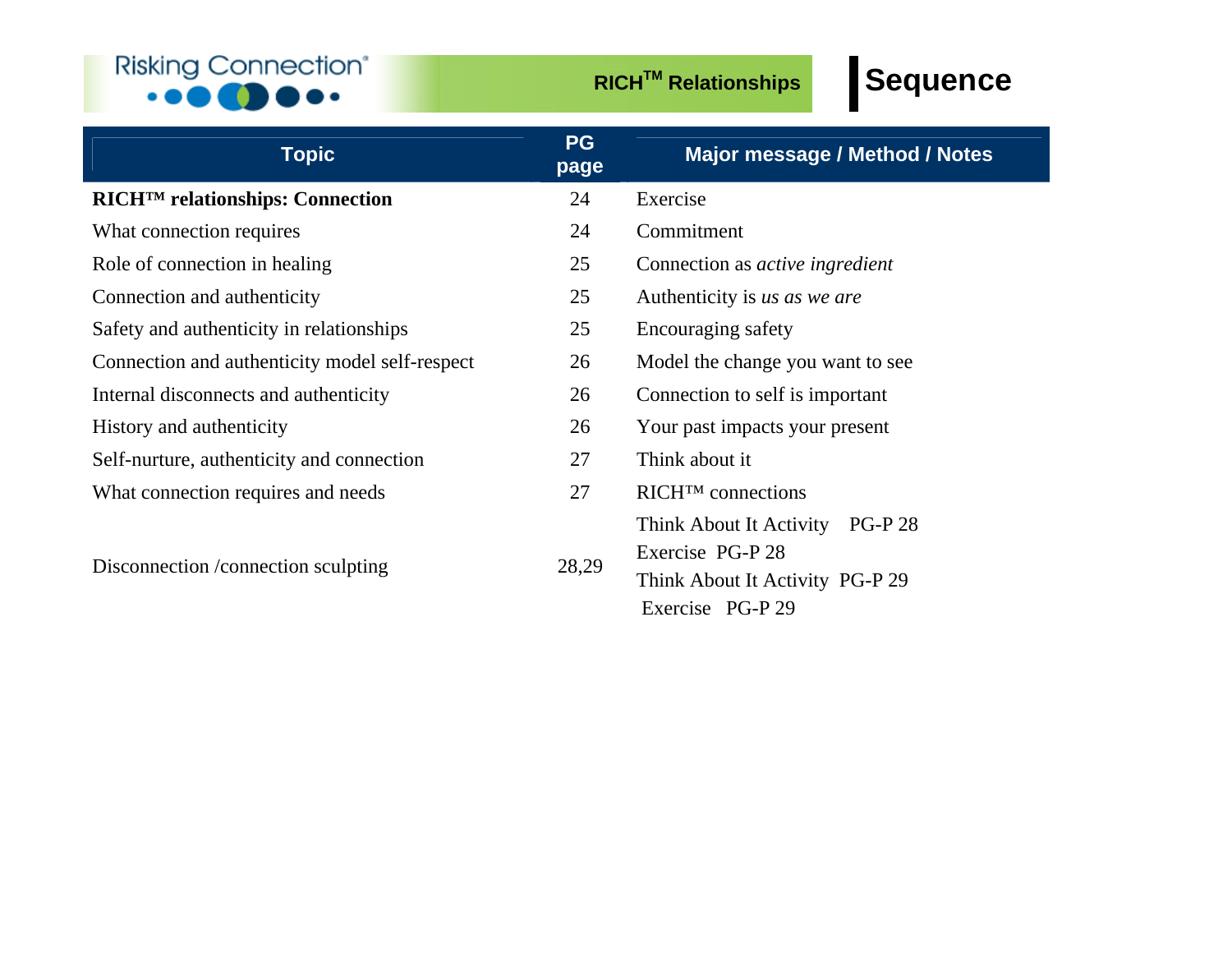## **Risking Connection®**  $\cdot \cdot \cdot \bullet \bullet \bullet \bullet \cdot \cdot$

| <b>Topic</b>                                          | <b>PG page</b> | Major message / Method / Notes          |
|-------------------------------------------------------|----------------|-----------------------------------------|
| <b>RICH<sup>™</sup></b> relationships: Hope           | 31             | Introduction                            |
| Relationships are trustees of hope                    | 32             | How we <i>are</i> communicates hope     |
| Hold on to visions of the future self                 | 32             | The future is as important as now       |
| Hope fueled by the capacity for compassion            | 32             | Hopeful supports helpful                |
| Hold the hope                                         | 32             | Belief on another's behalf              |
| Be a trustee of future possibilities                  | 33             | You may know what they cannot           |
| Sustain hope in relationships with trauma survivors   | 33             | Beliefs that sustain hope               |
| Lead the survivor toward hope                         | 34             | Resources                               |
|                                                       | 34             | Think About It Activity P34             |
| Different perspectives on hope                        | 35             | Views of hope                           |
| Examine your own sources of hope                      | 35             | Where does your hope come from?         |
|                                                       | 35             | Think About It Activity P35             |
| Share your own hope                                   | 36             |                                         |
| What Growth-Promoting Relationships Require of<br>You | 36             | Key requirements of RICH™ Relationships |
| Think About: Sharing Hope                             | 37             | Think About It Activity P37             |
| Think About: Beliefs About Hope                       | 38             | Think About It Activity                 |